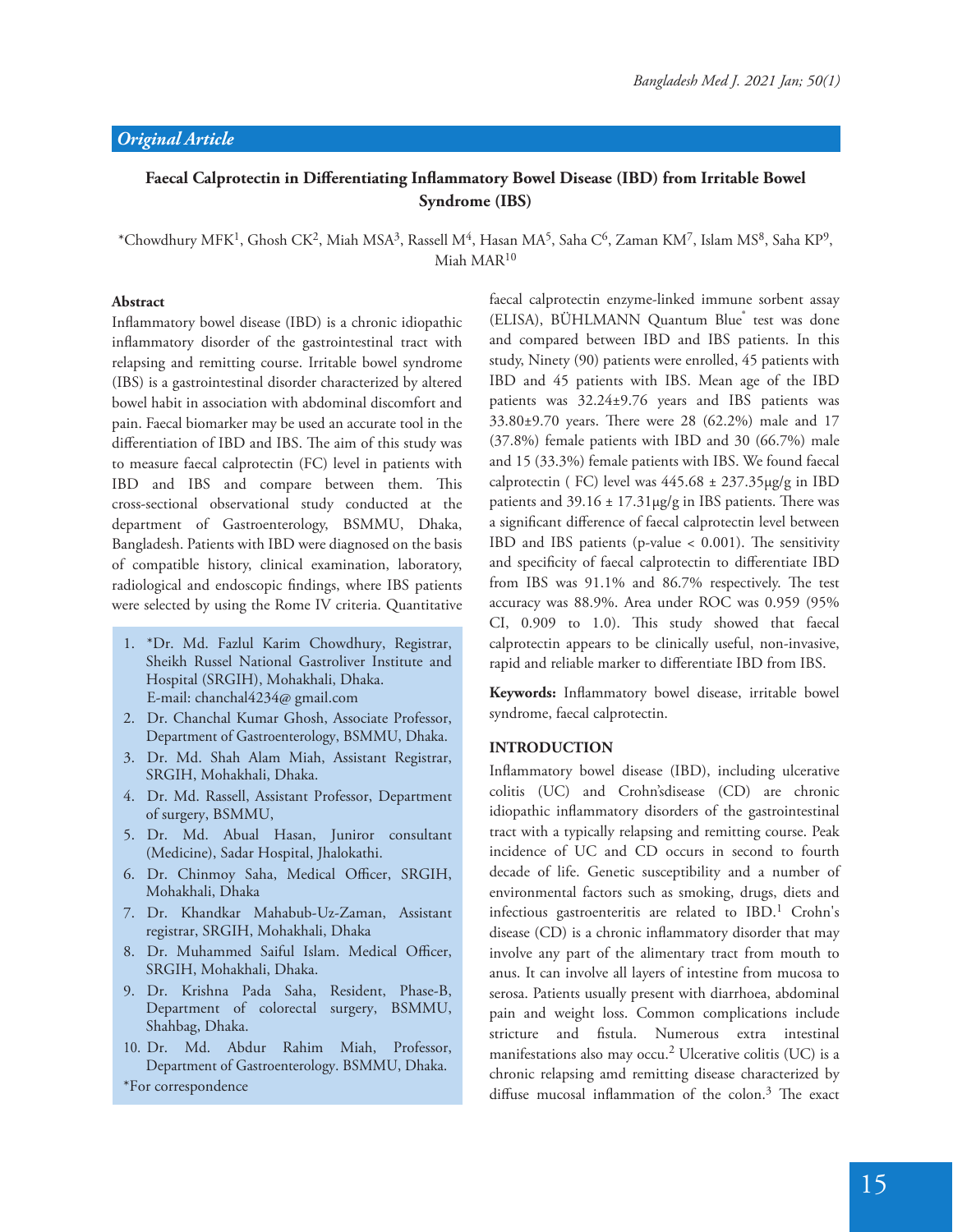etiology of UC is unknown however, it is thought to be caused by inflammatory response to the gut contents in genetically predisposed individuals. $\frac{4}{1}$  The cardinal symptoms of UC are rectal bleeding with passage of mucous and bloody diarrhoea. In severe or extensive UC, acute complications such as severe bleeding , toxic megacolon and perforation may occur. Colorectal cancer is common in UC patients compared to the general population; risk factors include long duration of disease, extensive colonic involvement, severe inflammation and epithelial dysplasia, and childhood-onset disease.<sup>5</sup> There is no single test which allows the diagnosis of IBD. Diagnosis of IBD and differentiation between CD and UC which can be made accurately in most patients based on the patient's history and physical examination, ileocolonoscopic examination, biopsy, double contrast barium enema examination and microbiology.<sup>6</sup> Irritable bowel syndrome (IBS) is a functional gastrointestinal (GI) disorder characterized by altered bowel habit in association with abdominal discomfort and pain in the absence of detectable structural and biochemical abnormalities.<sup>7</sup> Visceral hypersensitivity, altered gastrointestinal motility , post infectious reactivity, brain-gut interactions, alteration of faecal microflora, bacterial overgrowth, food sensitivity, carbohydrate malabsorption, and intestinal inflammation all have been implicated in the pathogenesis of IBS.<sup>8</sup> IBS is diagnosed solely on the basis of patient-reported symptoms when obvious biochemical and anatomical pathology have been excluded since no biomarkers have been identified to date.<sup>9</sup> The use of recognized diagnostic criteria does allow for a certain degree of standardization in patient characteristics and Rome III are useful resources for this purpose.10 Rome III criteria cannot exclude IBD before the diagnosis of IBS. Till date there are only few researches about Rome III criteria for diagnosing IBS which is the most commonly used criteria in the world. It has modest value to diagnose IBS. Recently, it showed that Rome IV criteria is much superior to the Rome III criteria, although the clinical relevance of this is uncertain.<sup>11</sup>

IBS is a chronic functional gastrointestinal disorder that affects about 23% of the population across the world. Patients who are seeking health care related to IBS is by far the largest subgroup seen in gastroenterology clinics in primary health care settings.<sup>12</sup> In Bangladesh, its prevalence is reported at 20.6% in men & 27.7% in women.13 Women present with IBS more commonly than men with a ratio of  $2:1.^{14}$  Though, this syndrome is not life threatening, it can significantly impair quality of life

resulting in high health care costs.<sup>15</sup> This economic burden adds to the importance of accurately diagnosing and managing IBS in both primary and secondary healthcare.Lower GI endoscopy was done in most of the patients presented with chronic diarrhoea. IBS is a chronic functional GI disorder. But, if IBD is missed then, several life threatening complications may occur such as, toxic megacolon, intestinal perforation, intestinal obstruction and colonic malignancy. Due to lack of simple clinical or laboratory mean, we do colonoscopy for all. Most of colonoscopic findings are negative, but we do it to ensure that IBD is not missed.16 We routinely use the inflammatory marker, C-reactive protein (CRP), to track inflammation in our IBD patients, but in our experience, it lacks sufficient sensitivity to make the diagnosis.<sup>17</sup> In several conditions serum markers of intestinal inflammation can be raised. Faecal markers of inflammation in the absence of enteric infection would be more specific for IBD.<sup>18</sup>

Usually faecal biomarkers provide a reliable and simple noninvasive means in the differentiation of IBD and IBS, calprotectin appears to represent the most accurate marker to differentiate between IBD and IBS.<sup>19</sup> Calprotectin is probably the most promising markers for various reasons. Most of the cytosolic proteins in neutrophils is calprotectin. Calprotectin in faeces can therefore be considered directly proportional to neutrophil migration to the gastrointestinal tract. <sup>20</sup>

Calprotectin is stable in stool samples for up to seven days at room temperature and one sample of less than 5 gm is sufficient for a reliable measurement.<sup>21</sup> It is difficult to distinguish IBD from IBS using symptoms and signs only. Most patients with IBS are evaluated by endoscopy and radiographic imaging to exclude a diagnosis of IBD as clinical differentiation remains challenging and may delay effective treatment. This not only exposes patients to the inheretent risks associated with this procedure, but also increases their economic burden.19 Endoscopic evaluation is often not comfortable but also expensive and has some significant risk such as perforation.<sup>22</sup> Radiological imaging also has drawbacks with observer variability and does not allow histological sampling.<sup>23</sup> Therefore, in this situation a simple, rapid, non-invasive and inexpensive test in discriminating IBD from IBS is of great importance. Environmental and genetic factors are implicated in IBD pathogenesis. Several studies were done in western population regarding faecal calprotectin. But, only limited data are available in Bangladesh in this regard. So, this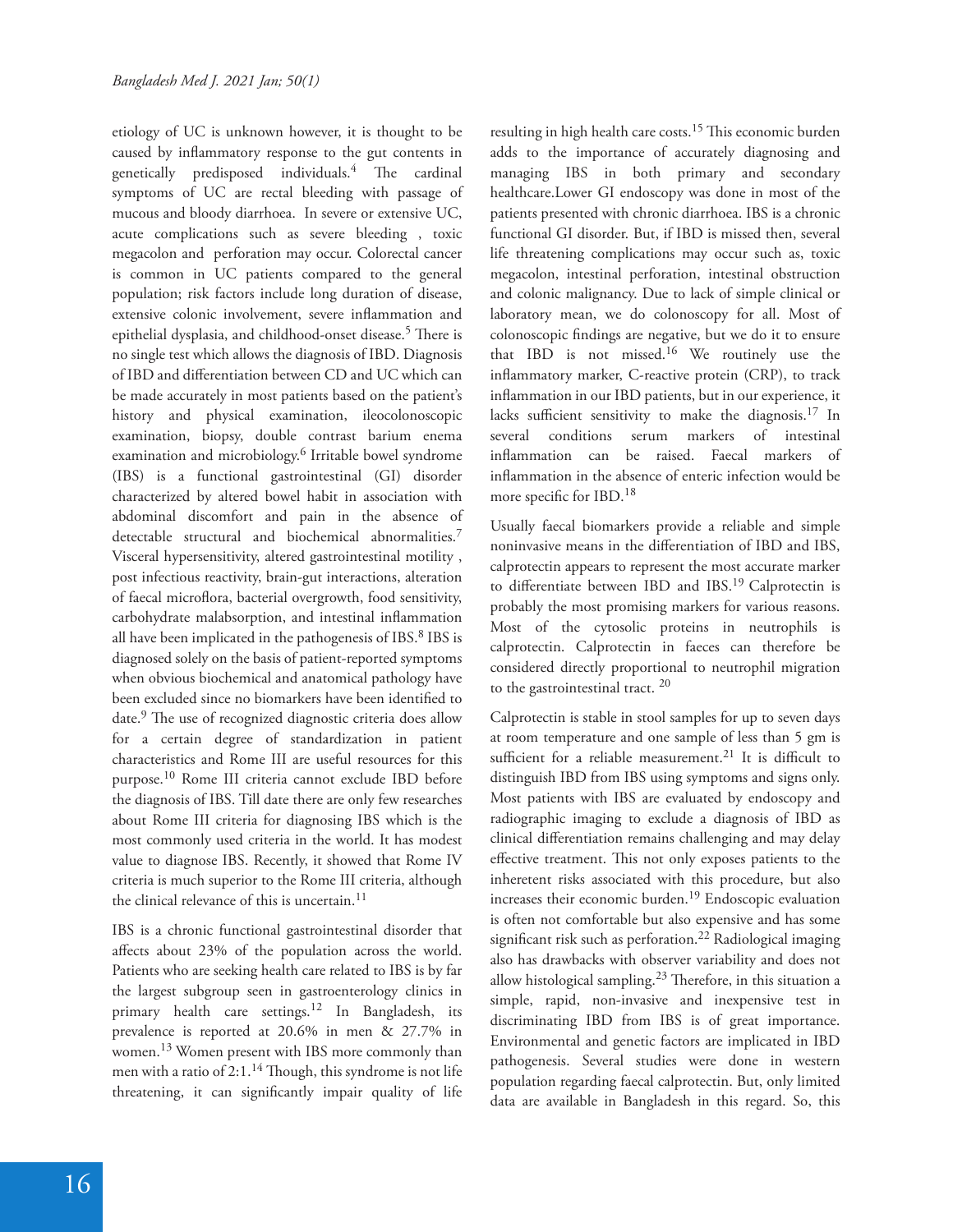cross-sectional observational study was done in Bangladeshi population to see the value of faecal calprotectin level to differentiate IBD from IBS.

### **MATERIALS AND METHODS**

This was a cross-sectional study done in the department of Gastroenterology, Bangabandhu Sheikh Mujib Medical University (BSMMU), Dhaka from May 2017 to August 2018. IBD patients were selected on the basis of compatible history, clinical examination, and laboratory, radiological and endoscopic findings.<sup>24,25</sup> IBS patients were selected using the Rome IV criteria. 26 A total of 45 IBD and 45 IBS patients were enrolled purposively aged 18-50 years. IBD and IBS patients diagnosed based on aforementioned criteria were enrolled. Patients with microscopic colitis, indeterminate colitis, infectious colitis, colorectal carcinoma, intestinal tuberculosis, intestinal lymphoma, colonic polyp, history of taking NSAIDs, pregnancy were excluded. IBS patients having alarm features such as anemia, fever, weight loss, melena, family history of colon cancer, thyroid disease, and Diabetes mellitus were excluded. Complete blood count, erythrocyte sedimentation rate (ESR), CRP, RBS, serum albumin, stool R/M/E, stool culture, celiac serology, thyroid function test, abdominal ultrasound and ileocolonoscopy was done. Barium follow through or enteroscopy was also done case by case basis where needed to confirm the diagnosis. Quantitative faecal calprotectin ELISA test was performed. The study was performed after taking ethical clearance from Institutional Review Board (IRB) of BSMMU. Data obtained from the study was used only for the research purpose and the confidentiality of all study information was maintained strictly.

## **Estimation of faecal calprotectin**

For estimation of faecal calprotectin less than 1 gram of native stool was collected in plain tubes without any chemical or biological additives. Samples were stored in refrigerator at 2-8 degree Celsius. Quantitative measurement of faecal calprotectin was done in the department of microbiology, BSMMU. A cut off value ≥50 microgram/ gram was considered positive as per manufacturer's guide.

#### **Sample collection:**

For estimation of faecal calprotectin less than 1 gram of native stool was collected in plain tubes without any chemical or biological additives. Samples were stored in refrigerator at 2-8 degree celsius. All patients were requested to provide a stool sample in a container supplied to them.

### **Test Procedure:**

The test was designed for the selective measurement of calprotectin antigen by sandwich immunoassay. A monoclonal capture antibody (mAb) being highly specific for calprotectin is coated onto the test membrane. A second monoclonal detection antibody conjugated to gold colloids is deposited onto the conjugate release pad and released into the reaction system after addition of the extracted diluted stool sample. The Calprotectin/ anti-calprotectin gold conjugate bind to the anticalprotectin antibody coated on the test membrane and the remaining free anti-calprotectin gold conjugate binds to the goat anti-mouse antibody coated on the test membrane (control line: control band). The signal intensities of the test line and control line are measured quantitatively by the BUHLMANN Quantum Blue Reader. The color intensity is directly proportional to the concentration of calprotectin in the test sample.

**Statistical analysis:** Numerical variables were presented as mean ± SD. Categorical variables were expressed in percentage. A p-value  $\leq 0.05$  were considered statistically significant. Only age was normally distributed. All other numerical variables were non-normally distributed. During comparison of two independent numerical variable, student's t test and Mann Whitney U test were used for normally and non-normally distributed data respectively. Two set of categorical variables were tested using Chi-Square test. Sensitivity and specificity was calculated for each test by 95% confidence interval.

#### **Ethical consideration:**

Before starting this study, the research protocol was submitted to the institutional review board (IRB) of BSMMU, Dhaka and IRB clearance was obtained. All participants were informed about the objectives, methodology and purpose of the study in easily understandable way. Verbal and written consents were obtained from all participants without any influences prior to sample collection. Data obtained from the study was used only for the research purpose and the confidentiality of all study information was maintained strictly.

#### **RESULTS**

A total of 90 patients were enrolled, among them 45 were IBD patients and 45 were IBS patients. Mean age of the IBD patients was 32.24±9.76 years and IBS patients was 33.80±9.70 years. Twenty eight (62.2%) male and 17 (37.8%) female patients with IBD and 30 (66.7%) male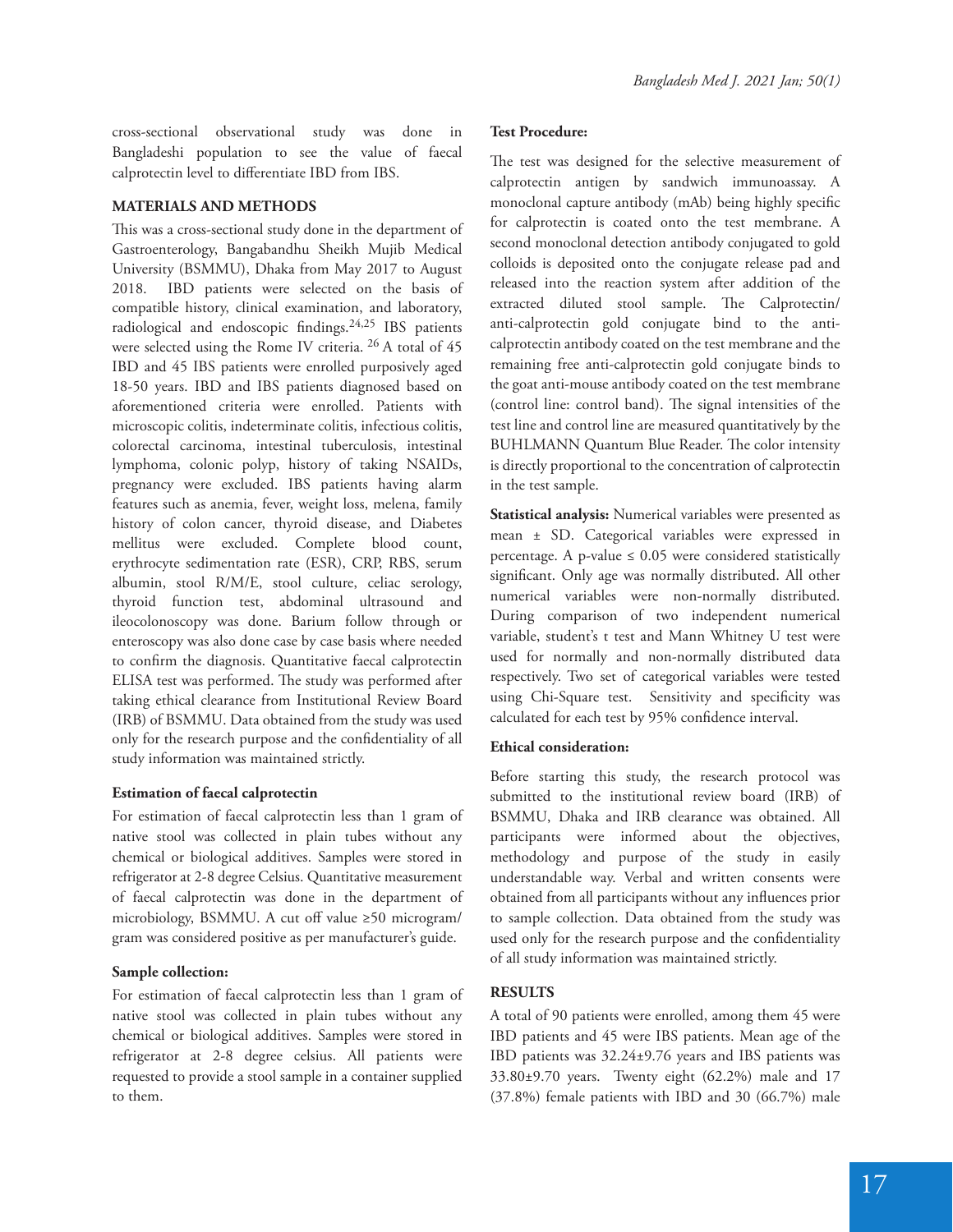and 15 (33.3%) female patients with IBS. Demographic variables are shown in Table 1. Hemoglobin level was significantly lower in IBD patients than IBS patients ( $p \le$ 0.001). ESR and CRP was significantly higher in IBD group (Table 1).Faecal calprotectin level was 445.68 ± 237.35 $\mu$ g/g in IBD patients and 39.16  $\pm$  17.31 $\mu$ g/g in IBS patients ( $p \leq 0.001$ )(Table 2). Distribution of the patients according to level of faecal calprotectin at a cut off value 50  $\mu$ g/g of stool is shown in table 3.No significant difference of faecal calprotectin was found between ulcerative colitis (UC) and crohn's disease (CD) (Table 4). The sensitivity and specificity of faecal calprotectin to distinguish between IBD and IBS using a cut-off value 50 µg/g was 91.1% and 86.7% respectively, with a negative predictive value 90.7% and positive predictive value 87.2%. The test accuracy was 88.9%. Area under ROC was 0.959 (95% CI, 0.909 to 1.0) which is close to 1. It indicates that classifier was very good and difference between the test results of the IBD and IBS was highly significant (p-value <0.001); shown in table 5 and figure 1.

Table I Shows the demographic and biochemical factors in IBD and IBS patients. There were 28 (62.2%) male and 17 (37.8%) female patients with IBD and 30 (66.7%) male and  $15$   $(33.3\%)$  female patients with IBS . The mean difference of hemoglobin level, ESR and CRP level between the patients of IBD and IBS patients were statistically significant (p value  $< 0.001$ ).

| Table I: Demographic and biochemical factors |  |
|----------------------------------------------|--|
| $(n-90)$                                     |  |

| $\mathbf{u}$          |        |                  |                |                         |
|-----------------------|--------|------------------|----------------|-------------------------|
|                       |        | <b>IBD</b> group | IBS group      | P                       |
| Age in years          |        | $32.2 \pm 9.8$   | $33.8 \pm 9.7$ | 0.450 <sup>a</sup>      |
| $(mean \pm SD)$       |        |                  |                |                         |
| Gender                | Male   | 28(62.2)         | 30 (66.7)      | 0.660 <sup>b</sup>      |
| n(%)                  | Female | 17(37.8)         | 15(33.3)       |                         |
| $Hb$ (gm/dl)          |        | $9.9 \pm 0.9$    | $13.4 \pm 1.1$ | ${<}0.001$ <sup>c</sup> |
| ESR (mm in            |        | $47.5 \pm 16.8$  | $15.9 \pm 9.9$ | < 0.001c                |
| 1 <sup>st</sup> hour) |        |                  |                |                         |
| CRP(mg/L)             |        | $21.1 \pm 11.8$  | $4.2 \pm 1.1$  | ${<}0.001$ <sup>c</sup> |

n= number, %= percentage

 $P < 0.05$  considered significant

a-Students t-test, b- Chi-square test, c- Mann-Whitney U test

Table II shows the faecal calprotectin was 445.68 ±  $237.35\mu g/g$  in IBD patients and  $39.16 \pm 17.31\mu g/g$  in IBS patients. The p-value was <0.001. The mean difference of faecal calprotectin level was statistically significant between IBD and IBS patients

| Table II: Faecal Calprotectin level in IBD and IBS |
|----------------------------------------------------|
| patients $(n=90)$                                  |

| Parameter                                               | Groups                                  |              | $D -$ |
|---------------------------------------------------------|-----------------------------------------|--------------|-------|
|                                                         | $IBD(n=45)$                             | IBS $(n=45)$ | value |
| Faecal Calpro-<br>tectin $(\mu g/g)$<br>$(Mean \pm SD)$ | $445.68 \pm 237.35$ 39.16±17.31 <0.001c |              |       |

 $P < 0.05$  considered significant

c- Mann-Whitney U test

Table III shows the distribution of patients of IBD and IBS at a cut off value of 50µg/g faecal calprotectin level. There were 41 (91.1%) patients of IBD and 6 (13.3%) patients of IBS with faecal calprotectin level  $\geq 50 \mu g/g$  of stool and 4 (8.9%) patients of IBD and 39 (86.7%) patients of IBS had faecal calprotectin level < 50 µg/g of stool. The p-value was <0.001.

# **Table III: Distribution of the patients according to**  level of faecal calprotectin level at a cut off value 50 **µg/g of stool (n=90)**

| Faecal          | Groups     |            |                               |         |
|-----------------|------------|------------|-------------------------------|---------|
| Calprotectin    | <b>IBD</b> | <b>IBS</b> | <b>Total</b>                  | p-value |
| (µg/g of stool) | (45)       | (45)       |                               |         |
| $\geq 50$       | 41(91.1)   | 6(13.3)    | 47 $(52.2)$ <0.001b           |         |
| <50             | 4(8.9)     | 39(86.7)   | 43(47.8)                      |         |
| Total           |            |            | 45(100.0) 45(100.0) 90(100.0) |         |

 $P < 0.05$  considered significant

b- Chi-square test

Table IV Shows mean±SD of faecal calprotectin level in patients of IBD. In Crohn's disease patients the faecal calprotectin level was  $413.91 \pm 230.24 \mu$ g/gm and in patients of Ulcerative colitis was  $478.90 \pm 245.43 \mu$ g/gm. The mean difference among the patients of CD and UC was not statistically significant.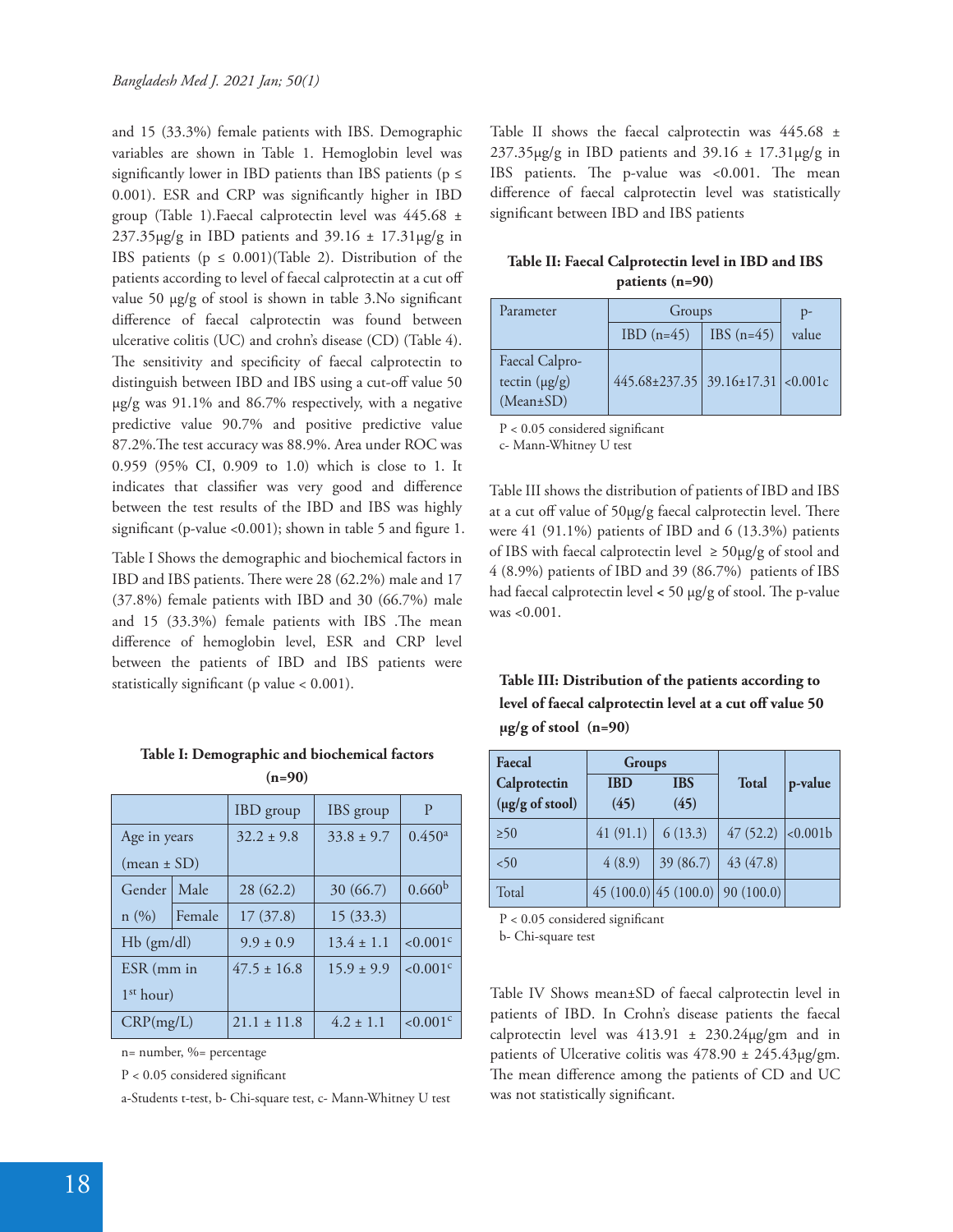| Parameter           | Groups       |                 | p-                     |
|---------------------|--------------|-----------------|------------------------|
|                     | CD.          | UC <sup>1</sup> | value                  |
|                     | $(n=23)$     | $(n=22)$        |                        |
| Faecal Calprotectin | $413.91 \pm$ | 478.90 $\pm$    | $< 0.358$ <sup>c</sup> |
| $(\mu g/gm)$        | 230.24       | 245.43          |                        |
| [ $Mean±SD$ ]       |              |                 |                        |

**Table IV: Faecal Calprotectin level in CD and UC patients (n=45)**

 $< 0.05$  considered significant

c- Mann-Whitney U test



Table V Shows the performance of diagnostic test of faecal calprotectin at a cut-off value 50  $\mu$ g/g. The sensitivity was 91.1%, Specificity was 86.7% in differentiating IBD from IBS. The PPV was 87.2%, NPV was 90.7% and test accuracy was 88.9%.

| Table V: Performance of diagnostic test of faecal |
|---------------------------------------------------|
| calprotectin at a cut off value 50 µg/g           |

| Performance of  | $\frac{0}{0}$ | 95%CI |      |
|-----------------|---------------|-------|------|
| diagnostic test |               | Min   | Max  |
| Sensitivity     | 91.1          | 81.7  | 96.6 |
| Specificity     | 86.7          | 77.3  | 92.2 |
| <b>PPV</b>      | 87.2          | 78.2  | 92.5 |
| <b>NPV</b>      | 90.7          | 80.8  | 96.5 |
| <b>Accuracy</b> | 88.9          | 79.5  | 94.4 |

PPV-positive predictive value,

NPV-Negative predictive value

Performance of diagnostic test of faecal calprotectin at a cut-off value 50 µg/gm to differentiate IBD from IBS.

## **ROC (Receiver Operator Characteristic) Curve:**

The curve was generated by plotting the relationship of true positive versus false positive rate as the threshold value for classifying an item as 0 or is increased from 0 to 1.

Figure 1: The figure shows AUC score of 0.959 (0.909-1.000) with 95% CI which is close to 1. It indicates that classifier was very good and difference between the test results of the IBD and IBS were highly significant (p-value  $<0.001$ ).

## **DISCUSSION**

The mean age of the patients with IBD was  $32.24 \pm 9.76$ years and IBS patients was 33.80 ± 9.70 years. Mehrjardi et al.27 conducted a similar study and found the mean age of the IBD patients was 35.4±8.6 years and the mean age of the IBS patients was  $32.3\pm6.8$  years. The mean age of the patients of this study was close to our study. Considering gender distribution, among the IBD patients28 (62.2%) were male and 17 (37.8%) were female. On the other hand 30 (66.7%) were male and 15 (33.3%) were female in IBS patients. Male patients were predominant in both groups in our study. Mehrjardiet al.<sup>27</sup> showed majority of patients in both groups were female. This dissimilarity may be due to easy health care access for male is in our country.

For estimation of faecal calprotectin we used the BUHLMANN Quantum Blue Reader in this study. Same method was used by other authors like Sharbatdaran M. *et al<sup>28</sup>* , Dhaliwal *et al.29*, Chang *et al.30*and Kotze et al.31. In this current study, low hemoglobin and high ESR and CRP was found in IBD patients. On the other hand, normal hemoglobin and low ESR and CRP was found in IBS patients ( $p<0.001$ ). This finding was similar as studied by said *et al.*<sup>32</sup>, whereas no difference of ESR was found in two groups of patients as studied by Chang *et a<sup>30</sup>*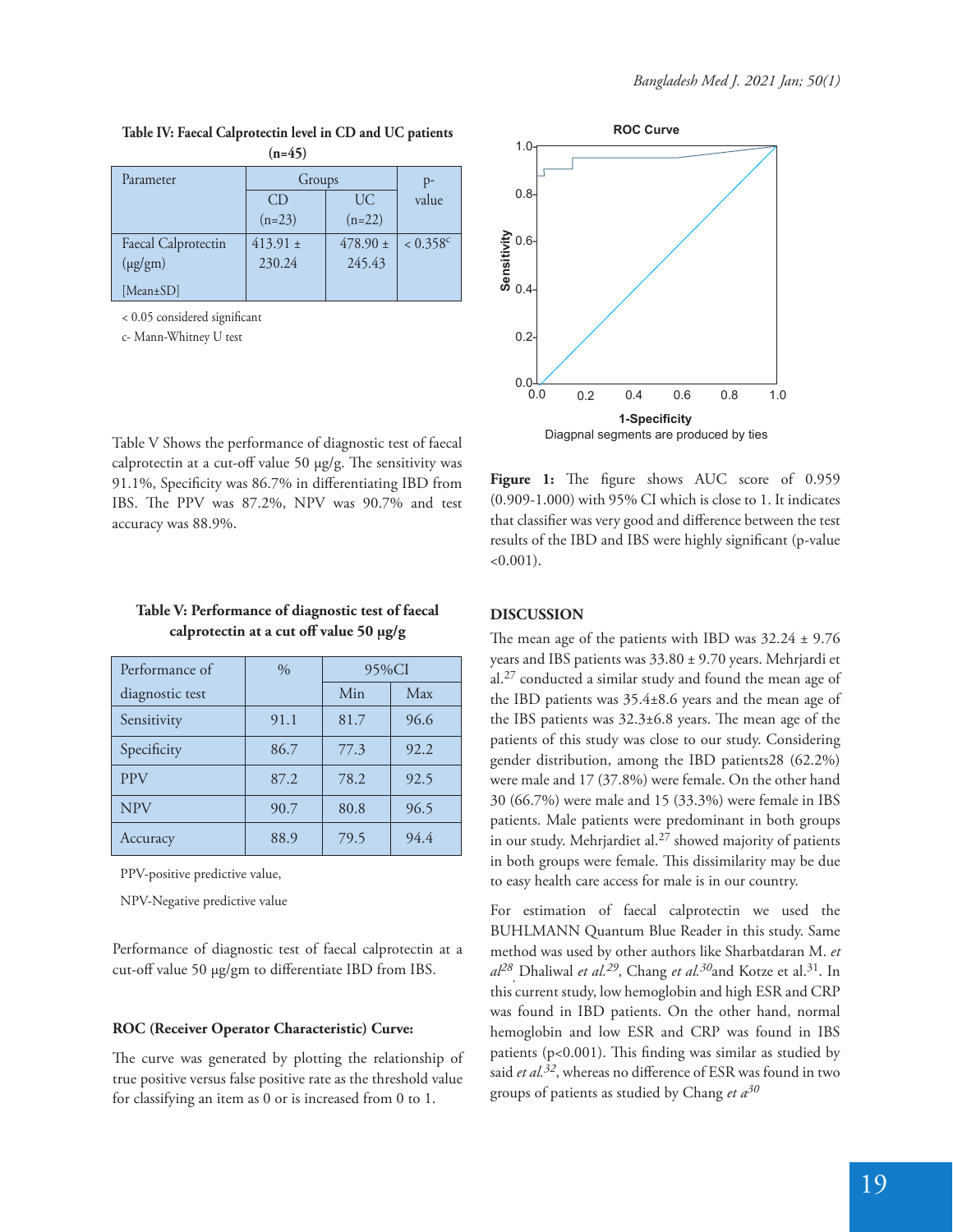In our study, we found mean faecal calprotectin level was 445.68±237.35 µg/g in IBD patients and 39.16 ± 17.31 µg/g in IBS patients. Significant difference of faecal calprotectin level between IBD and IBS patients was found (p-value  $< 0.001$ ). Faecal calprotectin at a cut-off value  $50\mu$ g/g showed sensitivity 91.1%, specificity 86.7% to differentiate IBD from IBS, PPV 87.2%, NPV 90.7% and test accuracy was 88.9%. Consistent result was found in another study done by Kotze et al.<sup>31</sup>in 2015 . They found faecal calprotectin level in Crohn`s disease was 405µg/g and in Ulcerative colitis was  $457\mu g/g$  and in IBS patients was  $50.5\mu g/g$ . A significant difference of faecal calprotectin level was found between IBD and IBS patients with p value <0.001. Another study done by Dhaliwal *et a298*in 2015 had shown that faecal calprotectin level was  $674.0\pm480.0\mu$ g/g in active IBD patients and 34.0±69µg/gin IBS patients. Sensitivity and specificity of faecal calprotectin to differentiate IBD from IBS using a cut off value of  $50\mu g/g$ was 88% and 78% respectively. A study in Tiawan by Chang et al<sup>30</sup>. in 2014 found mean faecal calprotectin level in IBD patients was  $694.8 \pm 685.0 \mu$ g/g and  $85.8 \pm 136.1 \mu$ g/g in IBS patients (p <0.001).In comparison of our study, close results were seen regarding difference of faecal calprotectin level in IBD and IBS patients in previous two studies. But faecal calprotectin level was higher in IBD patients in comparison to our study. This could be explained by most patients in our study were previously diagnosed and most of them getting treatment for long time. But, in above mentioned studies all patients were newly diagnosed and faecal calprotectin level was measured before treatment started. Langhorstet al.<sup>33</sup>and Xiang et al. $34$ showed significant difference of faecal calprotectin between IBD in relapse and IBD in remission.

There were 6 patients with elevated faecal calprotectin level in IBS which may be due to subtle inflammation or postinfectious IBS as explained by David *et al.<sup>35</sup>* whereaspatients of IBD had <50µg/g of faecal calprotectin level which may be due to IBD in remission as shown by Said*et al*. <sup>32</sup>,Erik *et al.*36and Dhaliwal et *al*29.In our study, faecal calprotectin level was significantly higher in IBD patients in comparison to IBS patient, which is similar that of other studies conducted by Tibble *et al.*37, Antonio et *al.*38and Schoepfer*et al*39.Schoepferet al.39measured faecal calprotectin by using another kit and their findings were similar with our study results. C-reactive protein and ESR are commonly used inflammatory markers used by clinicians to discriminate organic gastrointestinal diseases from functional GI disorder. Sensitivity and specificity of

ESR and CRP is much lower than faecal calprotectin. Faecal calprotectin is more superior to CRP and ESR to differentiate IBD from IBS40.

### **CONCLUSIONS**

In conclusion, based on our study findings and previous study results, estimation of faecal calprotectin is a simple, rapid, accurate and noninvasive test to differentiate inflammatory bowel disease (IBD) from irritable bowel syndrome (IBS).

#### **Limitation**

Healthy controls were not taken in the study population.

All patients were recruited in this study from a single tertiary level hospital which does not reflect the whole country.

#### **Clinical Significance**

Faecal calprotectin can be used as a screening tool before selection of patients for colonoscopy in adjunct with other clinical examinations to differentiate IBD from IBS.

## **REFERENCES:**

- 1. Hanauer SB. Inflammatory bowel disease: epidemiology, pathogenesis, and therapeutic opportunities. Inflamm Bowel Dis. 2006 Jan; 12Suppl 1:S3-9.doi: 10.1097/01.mib.0000 195385. 19268.68. PMID: 16378007.
- 2. Bruce E. Sands and Corey A. Siegel. Crohn's Disease. In Feldman M. Friedman LS and Brandt, Lawrence J. eds. Sleisenger and Fordtran's Gastrointestinal and Liver disease.10thed. Elsevier saunders, 2016; pp.1990-2021.
- 3. Langan, R. C. Gotsch, P. B. Krafczyk, M. A., & Skillinge, D. D. Ulcerative colitis: diagnosis and treatment. American family physician. 2007, 6(9); 1323-1330
- 4. Talley NJ, Fodor AA. Bugs, stool, and the irritable bowel syndrome: too much is as bad as too little? Gastroenterology. 2011 Nov; 141 (5):1555-9. doi: 10.1053/j.gastro.2011.09.019. Epub 2011 Sep 22. PMID: 21945058.
- 5. Danese S. and Fiocchi C. 'Ulcerative Colitis. N Engl J Med. 2011, 365(18) pp. 1713-1725.
- 6. Xavier Bossuyt, Serologic Markers in Inflammatory Bowel Disease, Clinical Chemistry, Volume 52, Issue 2, 1 February 2006, Pages 171–181, https://doi.org/ 10.1373/clinchem.2005.058560.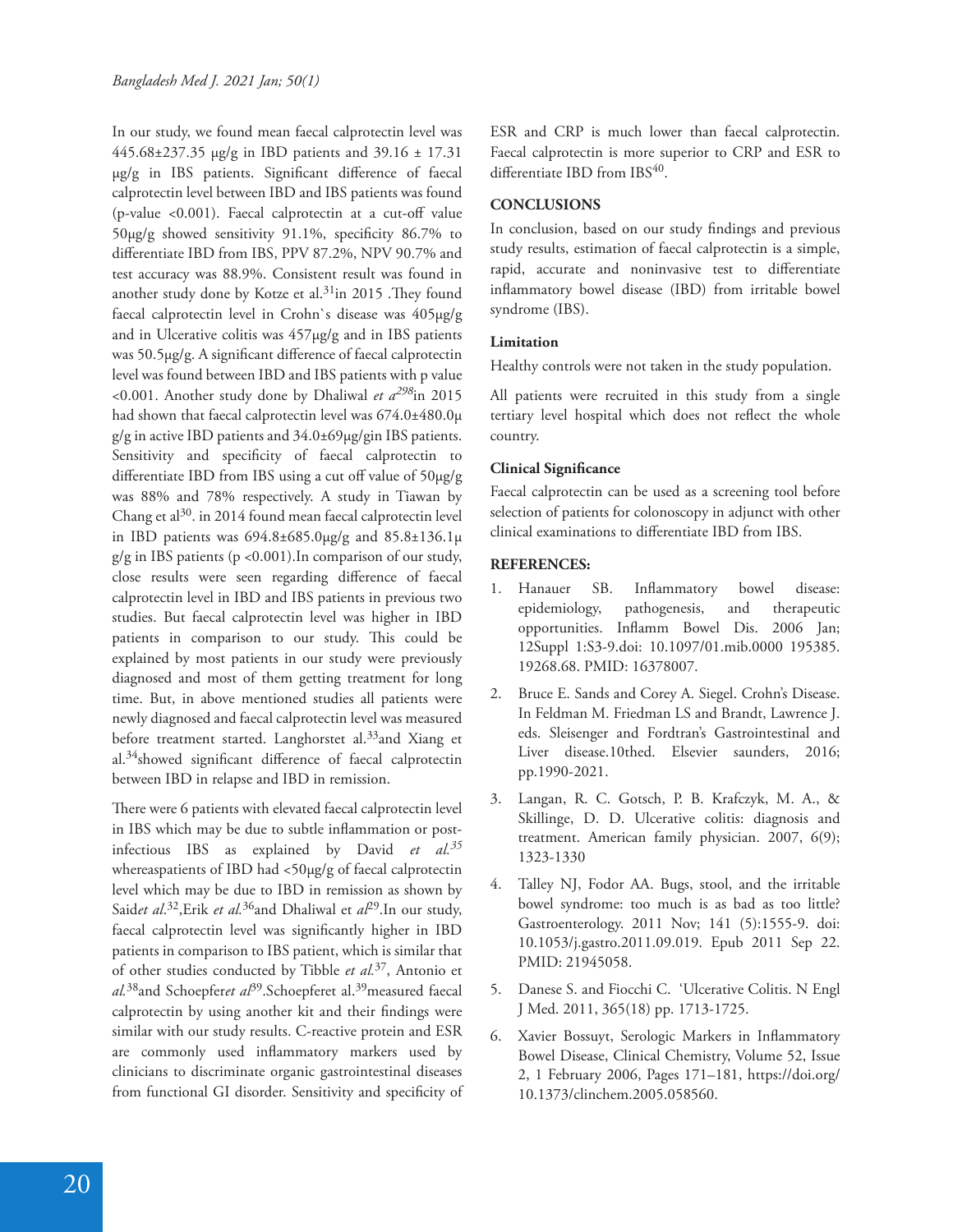- 7. Drossman DA. The functional gastrointestinal disorders and the Rome III process. Gastroenterology. 2006 Apr; 130(5):1377-90. doi: 10.1053/j.gastro. 2006.03.008. PMID: 16678553.
- 8. Occhipinti K, Smith JW. Irritable bowel syndrome: a review and update. Clinics in Colon and Rectal Surgery. 2012 Mar; 25 (1):46-52. DOI: 10.1055/s-0032-1301759.
- 9. Miller LE. Study design considerations for irritable bowel syndrome clinical trials. Ann Gastroenterol. 2014; 27(4):338-345. PMID: 25330749; PMCID: PMC4188930.
- 10. Longstreth, G.F. Thompson, W.G., Chey, W.D., Houghton, L.A., Mearin, F. and Spiller, R.C. Functional Bowel Disorders.Gastroenterology.2006; 130,1480-1491.http://dx.doi.org/10.1053/j.gastro.2 005.11.061
- 11. Ford, A.C, Bercik, P, Morgan, D. G, Bolino, C, Pintos–Sanchez, M.I. and Moayyedi, P. Validation of the Rome III criteria for the diagnosis of irritable bowel syndrome in secondary care.2013: Gastroenterology, 145(6), pp.1262-1270
- 12. Saha L. Irritable bowel syndrome: pathogenesis, diagnosis, treatment, and evidence-based medicine. World Journal of Gastroenterology. 2014 Jun; 20(22):6759-6773. DOI: 10.3748/wjg.v20.i22.6759.
- 13. Masud, M. A, Hasan,M,andKhan,A.A. Irritable bowel syndrome in a rural community in Bangladesh: prevalence, symptoms pattern, and health care seeking behavior. The American journal of gastroenterology, 2001: 96(5), pp.1547-52.
- 14. Locke, G.R, Olden, K, Peterson, W, Quigley, E, Schoenfeld, P, Schuster,M. and Talley,N. Systematic review on the management of irritable bowel syndrome in North America. The American journal of gastroenterology, 2002 :97(11),: S7-26.
- 15. Bouin, M, Plourde, V, Boivin, M, Riberdy, M, Lupien, F, Laganière, M, Verrier, P, and Poitras, P. Rectal distention testing in patients with irritable bowel syndrome: sensitivity, specificity, and predictive values of pain sensory thresholds. Gastroenterology, 2002: 122(7), pp.1771-1777.
- 16. Banerjee, A, Srinivas, M, Eyre, R, Ellis, R, Waugh, N, Bardhan,K.D and Basumani, P. Faecalcalprotectin for differentiating between irritable bowel syndrome and inflammatory bowel disease: a useful screen in daily gastroenterology practice. 2015: Frontline gastroenterology, 6(1), pp.20-26.
- 17. Waugh N, Cummins E, Royle P, Kandala NB, Shyangdan D, Arasaradnam R, Clar C, Johnston R. Faecalcalprotectin testing for differentiating amongst inflammatory and non-inflammatory bowel diseases: systematic review and economic evaluation. Health Technol Assess. 2013 Nov; 17(55) :xv-xix, 1-211. doi: 10.3310/hta17550. PMID: 24286461; PMCID: PMC4781415.
- 18. D.S Pardi and W J Sandborn.Predicting relapse in patients with inflammatory bowel disease: What is the role of biomarkers?Gut, 2005:54 (3), pp. 321-322.
- 19. Schröder, O, Naumann, M, Shastri, Y, Povse,N. and Stein, J. Prospective evaluation of faecal neutrophil‐ derived proteins in identifying intestinal inflammation: combination of parameters does not improve diagnostic accuracy of calprotectin. 2007:Alimentary pharmacology & therapeutics, 26(7), pp.1035-1042.
- 20. Vermeire, S, Van Assche, G.andRutgeerts P. Laboratory markers in IBD: useful, magic, orunnecessary toys? Gut, 2006: 55(3), pp.426-431.
- 21. Røseth AG, Fagerhol MK, Aadland E and SchjønsbyH. Assessment of the neutrophil dominating protein calprotectin in feces: a methodologic study.1992: Scandinavian journal of gastroenterology, 27(9), pp.793-798.
- 22. Blotière, P.O, Weill, A, Ricordeau, P, Alla, F, and Allemand,H, Perforations and haemorrhages after colonoscopy in 2010: a study based on comprehensive French health insurance data (SNIIRAM).2014: Clinics and research in hepatology and gastroenterology, 38(1), pp.112-117.
- 23. Jensen MD, Ormstrup T, Vagn-Hansen C, Østergaard L, Rafaelsen SR. Interobserver and intermodality agreement for detection of small bowel Crohn's disease with MR enterography and CT enterography. Inflamm Bowel Dis. 2011 May;17(5):1081-8. doi: 10.1002/ibd.21534. Epub 2010 Nov 15. PMID: 21484959.
- 24. Bruce E. Sands and Corey A. Siegel. 'Crohn's Disease.' In Feldman M., Friedman LS and Brandt, Lawrence J., eds. Sleisenger and Fordtran's Gastrointestinal and Liver disease.10thed. Elsevier saunders, 2016: pp.1990-2021.
- 25. Mark T, Osterman and Gary R, Lichtensten 'UlcerativeColitis.'In Feldman, L.S and Brandt LJ, eds. Sleisenger and Fordtran's Gastrointestinal and Liver disease.10thed.India:Elsevier Saunders, 2016;pp. 2023-2061.